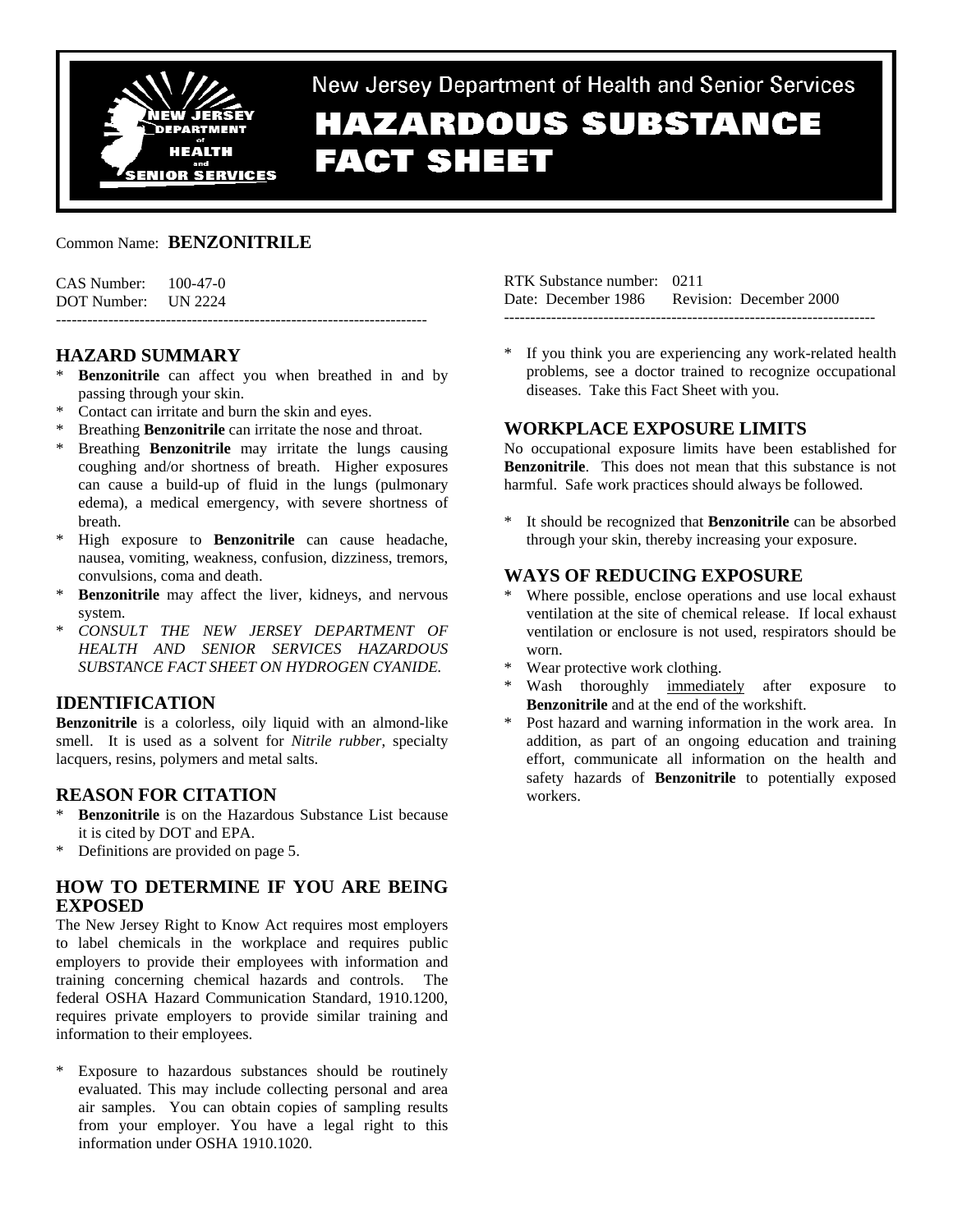This Fact Sheet is a summary source of information of all potential and most severe health hazards that may result from exposure. Duration of exposure, concentration of the substance and other factors will affect your susceptibility to any of the potential effects described below.

---------------------------------------------------------------------------

# **HEALTH HAZARD INFORMATION**

#### **Acute Health Effects**

The following acute (short-term) health effects may occur immediately or shortly after exposure to **Benzonitrile**:

- \* Contact can irritate and burn the skin and eyes.
- Breathing **Benzonitrile** can irritate the nose and throat.
- Breathing **Benzonitrile** may irritate the lungs causing coughing and/or shortness of breath. Higher exposures can cause a build-up of fluid in the lungs (pulmonary edema), a medical emergency, with severe shortness of breath.
- \* High exposure to **Benzonitrile** can cause headache, nausea, vomiting, weakness, confusion, dizziness, tremors, convulsions, coma and death.

## **Chronic Health Effects**

The following chronic (long-term) health effects can occur at some time after exposure to **Benzonitrile** and can last for months or years:

#### **Cancer Hazard**

According to the information presently available to the New Jersey Department of Health and Senior Services, **Benzonitrile** has not been tested for its ability to cause cancer in animals.

#### **Reproductive Hazard**

According to the information presently available to the New Jersey Department of Health and Senior Services, **Benzonitrile** has not been tested for its ability to affect reproduction.

#### **Other Long-Term Effects**

\* **Benzonitrile** may affect the liver, kidneys, and nervous system.

# **MEDICAL**

#### **Medical Testing**

If symptoms develop or overexposure is suspected, the following are recommended:

- \* Consider chest x-ray after acute overexposure.
- \* Liver and kidney function tests.
- \* Exam of the nervous system.

Any evaluation should include a careful history of past and present symptoms with an exam. Medical tests that look for damage already done are not a substitute for controlling exposure.

Request copies of your medical testing. You have a legal right to this information under OSHA 1910.1020.

# **Mixed Exposures**

- Because smoking can cause heart disease, as well as lung cancer, emphysema, and other respiratory problems, it may worsen respiratory conditions caused by chemical exposure. Even if you have smoked for a long time, stopping now will reduce your risk of developing health problems.
- Because more than light alcohol consumption can cause liver damage, drinking alcohol may increase the liver damage caused by **Benzonitrile**.

#### **WORKPLACE CONTROLS AND PRACTICES**

Unless a less toxic chemical can be substituted for a hazardous substance, **ENGINEERING CONTROLS** are the most effective way of reducing exposure. The best protection is to enclose operations and/or provide local exhaust ventilation at the site of chemical release. Isolating operations can also reduce exposure. Using respirators or protective equipment is less effective than the controls mentioned above, but is sometimes necessary.

In evaluating the controls present in your workplace, consider: (1) how hazardous the substance is, (2) how much of the substance is released into the workplace and (3) whether harmful skin or eye contact could occur. Special controls should be in place for highly toxic chemicals or when significant skin, eye, or breathing exposures are possible.

In addition, the following control is recommended:

\* Where possible, automatically pump liquid **Benzonitrile** from drums or other storage containers to process containers.

Good **WORK PRACTICES** can help to reduce hazardous exposures. The following work practices are recommended:

- Workers whose clothing has been contaminated by **Benzonitrile** should change into clean clothing promptly.
- Contaminated work clothes should be laundered by individuals who have been informed of the hazards of exposure to **Benzonitrile**.
- Eye wash fountains should be provided in the immediate work area for emergency use.
- If there is the possibility of skin exposure, emergency shower facilities should be provided.
- \* On skin contact with **Benzonitrile**, immediately wash or shower to remove the chemical. At the end of the workshift, wash any areas of the body that may have contacted **Benzonitrile**, whether or not known skin contact has occurred.
- Do not eat, smoke, or drink where **Benzonitrile** is handled, processed, or stored, since the chemical can be swallowed. Wash hands carefully before eating, drinking, smoking, or using the toilet.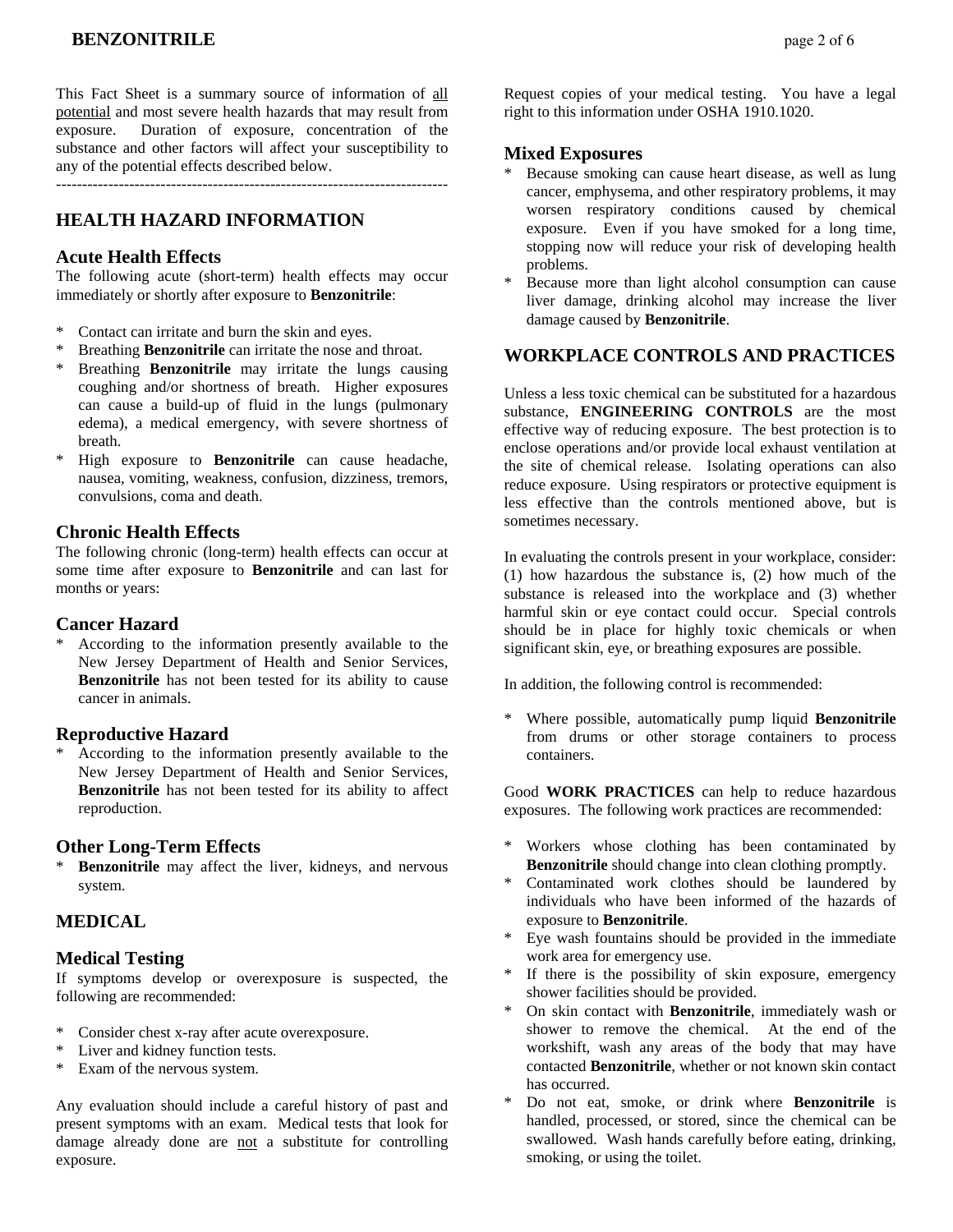# **PERSONAL PROTECTIVE EQUIPMENT**

WORKPLACE CONTROLS ARE BETTER THAN PERSONAL PROTECTIVE EQUIPMENT. However, for some jobs (such as outside work, confined space entry, jobs done only once in a while, or jobs done while workplace controls are being installed), personal protective equipment may be appropriate.

OSHA 1910.132 requires employers to determine the appropriate personal protective equipment for each hazard and to train employees on how and when to use protective equipment.

The following recommendations are only guidelines and may not apply to every situation.

## **Clothing**

- Avoid skin contact with **Benzonitrile**. Wear solventresistant gloves and clothing. Safety equipment suppliers/ manufacturers can provide recommendations on the most protective glove/clothing material for your operation.
- \* All protective clothing (suits, gloves, footwear, headgear) should be clean, available each day, and put on before work.
- \* ACGIH recommends *Butyl Rubber* and *Polyvinyl Alcohol* as protective materials.

## **Eye Protection**

- \* Wear indirect-vent, impact and splash resistant goggles when working with liquids.
- \* Wear a face shield along with goggles when working with corrosive, highly irritating or toxic substances.
- Contact lenses should not be worn when working with this substance.

# **Respiratory Protection**

#### **IMPROPER USE OF RESPIRATORS IS DANGEROUS.**

Such equipment should only be used if the employer has a written program that takes into account workplace conditions, requirements for worker training, respirator fit testing and medical exams, as described in OSHA 1910.134.

\* Where the potential for overexposure exists, use a MSHA/NIOSH approved supplied-air respirator with a full facepiece operated in a pressure-demand or other positivepressure mode. For increased protection use in combination with an auxiliary self-contained breathing apparatus operated in a pressure-demand or other positivepressure mode.

# **HANDLING AND STORAGE**

Prior to working with **Benzonitrile** you should be trained on its proper handling and storage.

- **Benzonitrile** is not compatible with OXIDIZING AGENTS (such as PERCHLORATES, PEROXIDES, PERMANGANATES, CHLORATES, NITRATES, CHLORINE, BROMINE and FLUORINE); STRONG ACIDS (such as HYDROCHLORIC, SULFURIC and NITRIC); STRONG BASES (such as SODIUM HYDROXIDE and POTASSIUM HYDROXIDE); and REDUCING AGENTS.
- \* Store in tightly closed containers in a cool, well-ventilated area.
- \* **Benzonitrile** may attack some plastics.
- Sources of ignition, such as smoking and open flames, are prohibited where **Benzonitrile** is used, handled, or stored in a manner that could create a potential fire or explosion hazard.

# **QUESTIONS AND ANSWERS**

- Q: If I have acute health effects, will I later get chronic health effects?
- A: Not always. Most chronic (long-term) effects result from repeated exposures to a chemical.
- Q: Can I get long-term effects without ever having shortterm effects?
- A: Yes, because long-term effects can occur from repeated exposures to a chemical at levels not high enough to make you immediately sick.
- Q: What are my chances of getting sick when I have been exposed to chemicals?
- A: The likelihood of becoming sick from chemicals is increased as the amount of exposure increases. This is determined by the length of time and the amount of material to which someone is exposed.
- Q: When are higher exposures more likely?
- A: Conditions which increase risk of exposure include physical and mechanical processes (heating, pouring, spraying, spills and evaporation from large surface areas such as open containers), and "confined space" exposures (working inside vats, reactors, boilers, small rooms, etc.).
- Q: Is the risk of getting sick higher for workers than for community residents?
- A: Yes. Exposures in the community, except possibly in cases of fires or spills, are usually much lower than those found in the workplace. However, people in the community may be exposed to contaminated water as well as to chemicals in the air over long periods. This may be a problem for children or people who are already ill.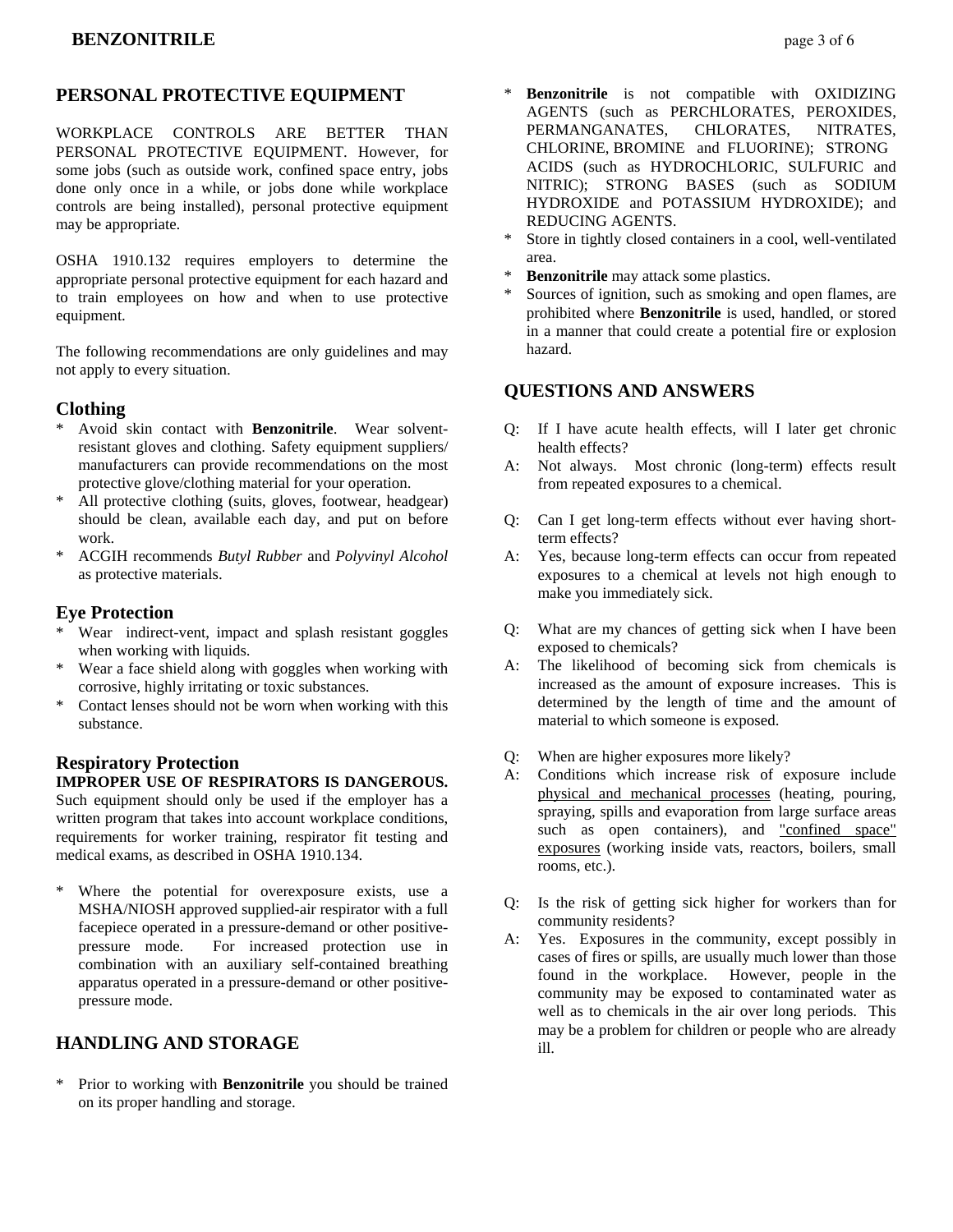#### --------------------------------------------------------------------------- The following information is available from:

 New Jersey Department of Health and Senior Services Occupational Health Service PO Box 360 Trenton, NJ 08625-0360 (609) 984-1863 (609) 292-5677 (fax)

Web address: http://www.state.nj.us/health/eoh/odisweb/

#### **Industrial Hygiene Information**

Industrial hygienists are available to answer your questions regarding the control of chemical exposures using exhaust ventilation, special work practices, good housekeeping, good hygiene practices, and personal protective equipment including respirators. In addition, they can help to interpret the results of industrial hygiene survey data.

#### **Medical Evaluation**

If you think you are becoming sick because of exposure to chemicals at your workplace, you may call personnel at the Department of Health and Senior Services, Occupational Health Service, who can help you find the information you need.

#### **Public Presentations**

Presentations and educational programs on occupational health or the Right to Know Act can be organized for labor unions, trade associations and other groups.

#### **Right to Know Information Resources**

The Right to Know Infoline (609) 984-2202 can answer questions about the identity and potential health effects of chemicals, list of educational materials in occupational health, references used to prepare the Fact Sheets, preparation of the Right to Know survey, education and training programs, labeling requirements, and general information regarding the Right to Know Act. Violations of the law should be reported to (609) 984-2202.

---------------------------------------------------------------------------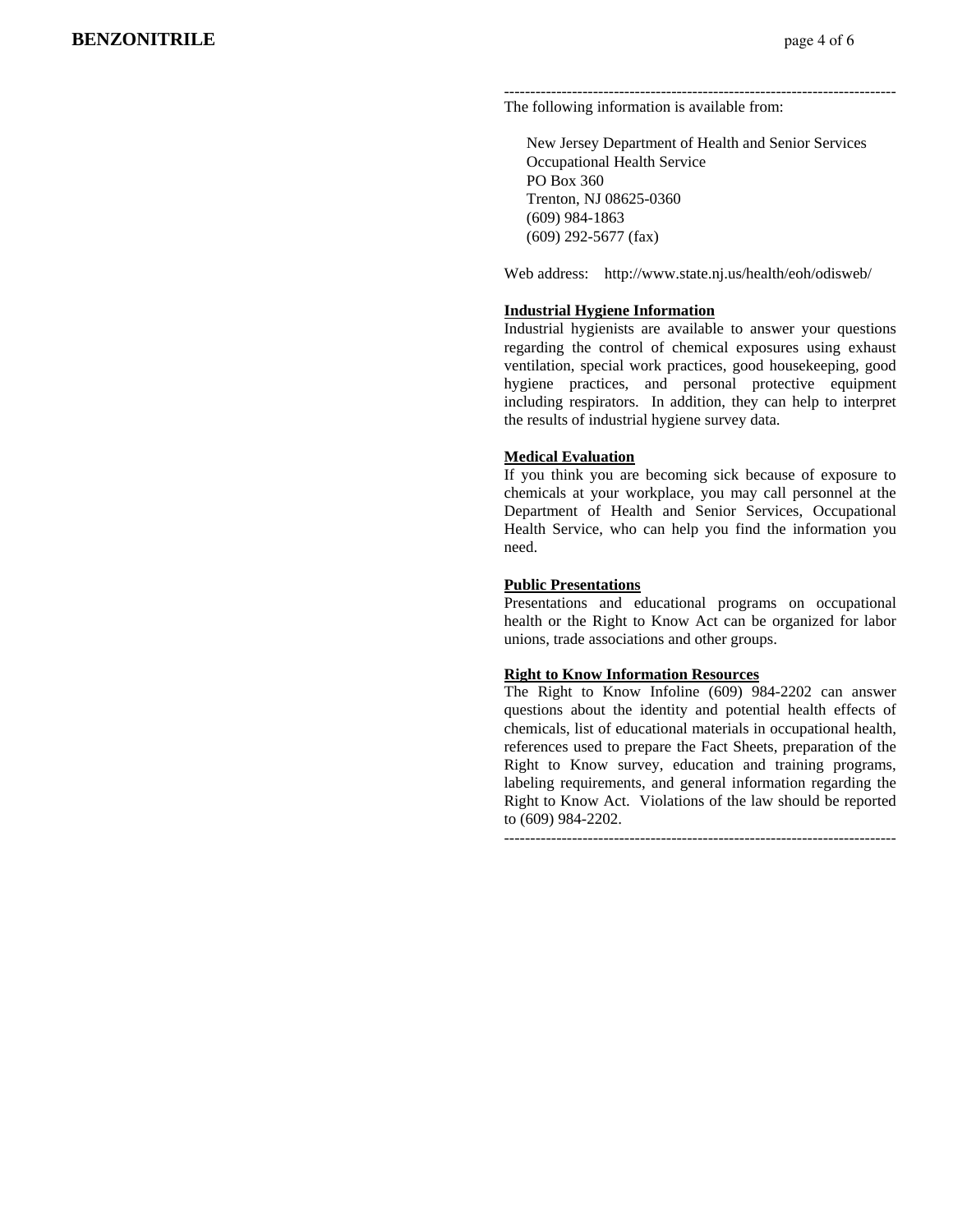# **DEFINITIONS**

**ACGIH** is the American Conference of Governmental Industrial Hygienists. It recommends upper limits (called TLVs) for exposure to workplace chemicals.

A **carcinogen** is a substance that causes cancer.

The **CAS number** is assigned by the Chemical Abstracts Service to identify a specific chemical.

A **combustible** substance is a solid, liquid or gas that will burn.

A **corrosive** substance is a gas, liquid or solid that causes irreversible damage to human tissue or containers.

**DEP** is the New Jersey Department of Environmental Protection.

**DOT** is the Department of Transportation, the federal agency that regulates the transportation of chemicals.

**EPA** is the Environmental Protection Agency, the federal agency responsible for regulating environmental hazards.

A **fetus** is an unborn human or animal.

A **flammable** substance is a solid, liquid, vapor or gas that will ignite easily and burn rapidly.

The **flash point** is the temperature at which a liquid or solid gives off vapor that can form a flammable mixture with air.

**HHAG** is the Human Health Assessment Group of the federal EPA.

**IARC** is the International Agency for Research on Cancer, a scientific group that classifies chemicals according to their cancer-causing potential.

A **miscible** substance is a liquid or gas that will evenly dissolve in another.

**mg/m3** means milligrams of a chemical in a cubic meter of air. It is a measure of concentration (weight/volume).

**MSHA** is the Mine Safety and Health Administration, the federal agency that regulates mining. It also evaluates and approves respirators.

A **mutagen** is a substance that causes mutations. A **mutation** is a change in the genetic material in a body cell. Mutations can lead to birth defects, miscarriages, or cancer.

**NAERG** is the North American Emergency Response Guidebook. It was jointly developed by Transport Canada, the United States Department of Transportation and the Secretariat of Communications and Transportation of Mexico. It is a guide for first responders to quickly identify the specific or generic hazards of material involved in a transportation incident, and to protect themselves and the general public during the initial response phase of the incident.

**NCI** is the National Cancer Institute, a federal agency that determines the cancer-causing potential of chemicals.

**NFPA** is the National Fire Protection Association. It classifies substances according to their fire and explosion hazard.

**NIOSH** is the National Institute for Occupational Safety and Health. It tests equipment, evaluates and approves respirators, conducts studies of workplace hazards, and proposes standards to OSHA.

**NTP** is the National Toxicology Program which tests chemicals and reviews evidence for cancer.

**OSHA** is the Occupational Safety and Health Administration, which adopts and enforces health and safety standards.

**PEOSHA** is the Public Employees Occupational Safety and Health Act, a state law which sets PELs for New Jersey public employees.

**PIH** is a DOT designation for chemicals which are Poison Inhalation Hazards.

**ppm** means parts of a substance per million parts of air. It is a measure of concentration by volume in air.

A **reactive** substance is a solid, liquid or gas that releases energy under certain conditions.

A **teratogen** is a substance that causes birth defects by damaging the fetus.

**TLV** is the Threshold Limit Value, the workplace exposure limit recommended by ACGIH.

The **vapor pressure** is a measure of how readily a liquid or a solid mixes with air at its surface. A higher vapor pressure indicates a higher concentration of the substance in air and therefore increases the likelihood of breathing it in.